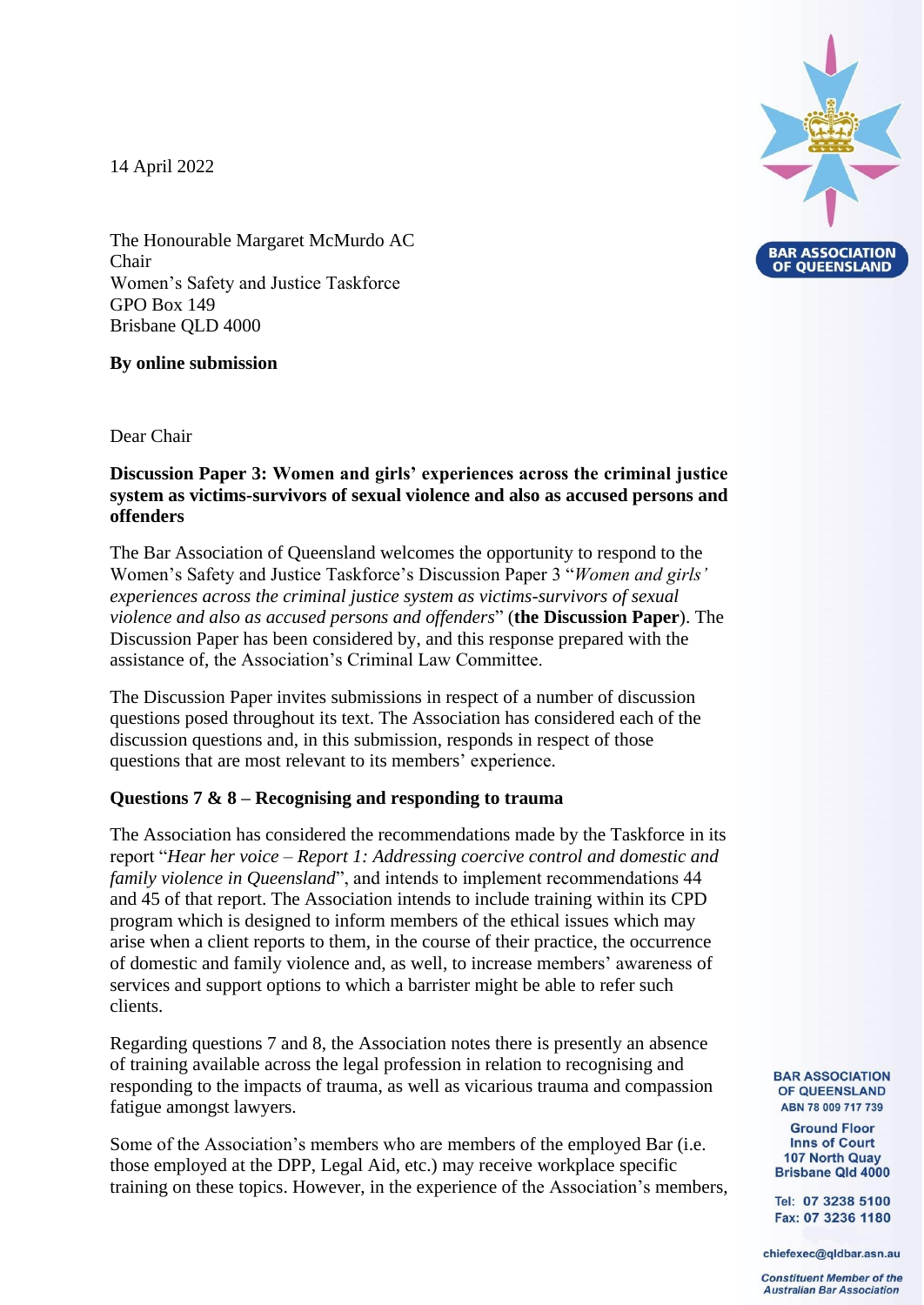this does not seem to be common or widely available, and awareness of these issues does not appear to be widespread.

## **Question 25 – Non-consensual sharing of intimate images**

The Association does not have any criticism of the current approach to the non-consensual sharing of intimate images. It appears that charges in relation to such conduct are being appropriately laid by the relevant authorities. The Association is not aware of any particular difficulties or issues with the current approach and does not consider there to be a need for further investigation or amendment.

## **Questions 32-36 – Public reporting on sexual offending and domestic and family violence**

The Association does not support an amendment to the restrictions in relation to publication of information about complainants and/or accused persons relating to domestic violence matters, sexual offences and youth justice.

## *Reporting of Domestic Violence Matters*

It is a necessary and accepted function of the *Domestic and Family Violence Protection Act*  2012 (**DFVP**) that a protection order is not difficult to obtain; it is granted to a person in a relevant relationship who has been a victim of domestic violence where it is 'necessary or desirable' to protect the person from domestic violence. Domestic violence proceedings are held in closed court and information that identifies, or is likely to identify, a party or witness is prohibited from publication.

If restrictions on publication were relaxed in respect of domestic violence proceedings, this would attract public and media scrutiny of applications, making parties to a proceeding into fodder for the tabloid media. The prospect of such publicity may deter some people in need of protection from making an application. Similarly, it might encourage others to make malicious or frivolous applications that are intended to cause reputational harm to the respondent.

In members' experience, a respondent to an application for a protection order may consent to it being made in order to avoid the expense of trial. If the making of an order became a matter of public record, respondents are likely to become much more inclined to contest an application than to consent to an order with agreed conditions. An increase in contested applications for protection orders is, in the Association's view, most undesirable.

A protection order may also be made on a temporary basis before the application is served on the respondent. If the making of a temporary protection order were made publicly available, it would be undesirable for the respondent to that order to become aware of the order by a means other than the court or police.

The Association does not foresee any benefit were the restrictions on reporting in respect of domestic violence were relaxed.

However, the Association appreciates that many victims and survivors of domestic violence want their voices heard and considers the law ought to allow for that to occur. In that regard, the Association would be happy to consider the terms of any proposed amendment to the DFVP which might allow an aggrieved person to voluntarily disclose their identity at the conclusion of a proceeding under the Act.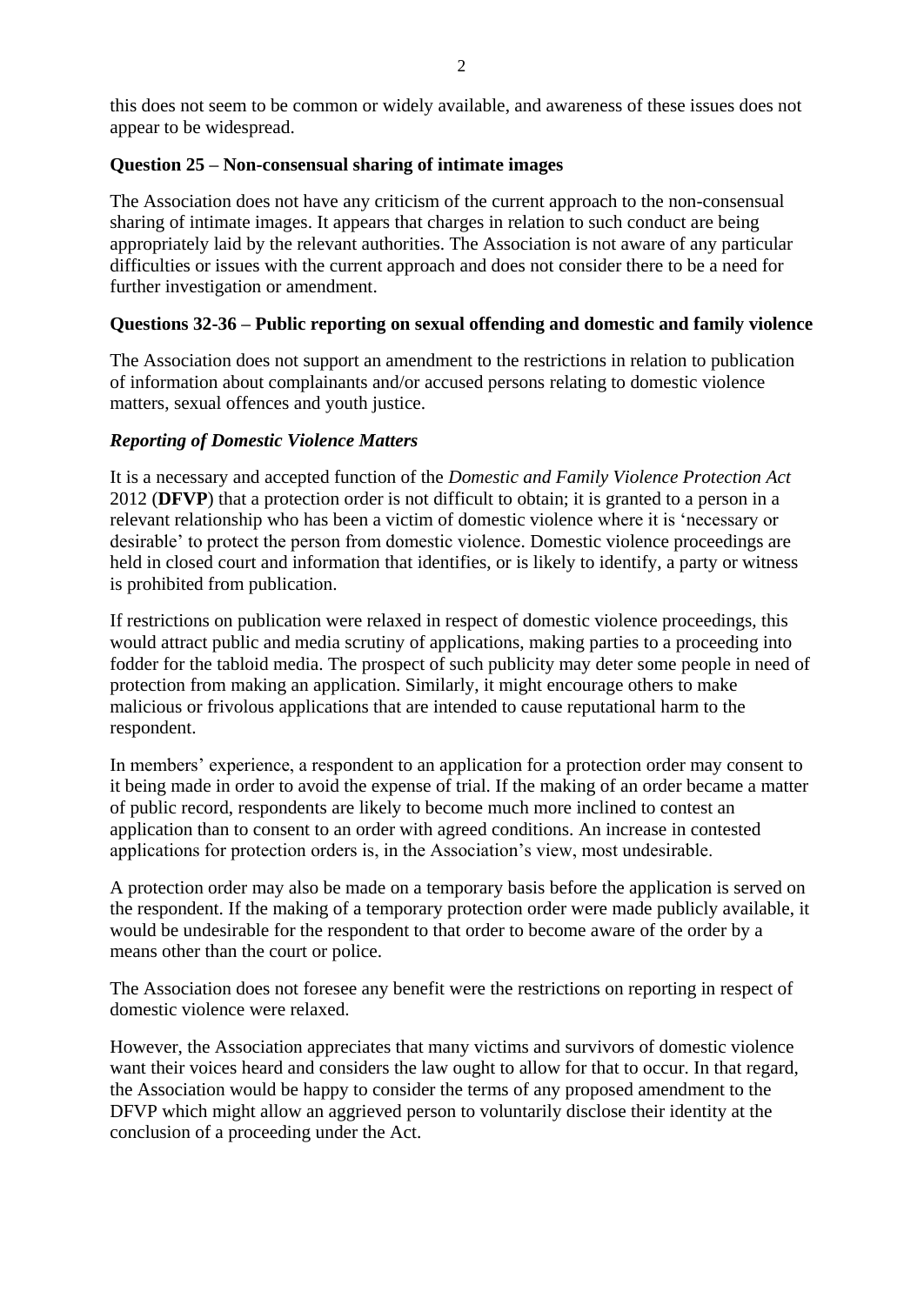### *Reporting of Sexual Violence Matters*

Section 6 of the *Criminal Law (Sexual Offences) Act 1978* (Qld) contains a discretion to depart from the general rule and allows a Court to permit publication for "good and sufficient reasons". Further, section 10(2) of the Act allows a complainant to give written authorisation for a person to disclose their own identity (though does not allow them to disclose details which may lead to the identification of the offender).

In the Association's view, this strikes an appropriate balance between ensuring that a complainant's identity is protected whilst allowing the complainant the opportunity to have their voice heard.

## *Reporting of Youth Justice Matters*

The Association notes that the *Youth Justice Act* 1992 (Qld) already provides for a discretion to allow for identification of a child offender in certain circumstances, namely, where it would be in the interests of justice to allow the publication, having regard to the need to protect the community, the safety or wellbeing of a person other than the child, the impact of publication on the child's rehabilitation and any other relevant matter. <sup>1</sup> The Association does not consider that an expansion of the existing power is needed or warranted.

## **Questions 50-53 – Consent and Mistake of Fact**

In relation to questions 50-53, the Association notes the recent consideration and amendments recommended by the QLRC on this topic. Given the contemporaneous and thorough consideration of this issue, the Association does not support re-consideration of consent at this time. This is especially in light of the fact that the impact of the amendments recommended by the QLRC are yet to be properly evaluated.

The Association, in its response to the Taskforce's Discussion Paper 2 "*Women and girls' experience in the criminal justice system*", did not support the Taskforce re-visiting the provisions of the Criminal Code regarding consent and mistake of fact. Whilst the Association notes the Taskforce's comments in the Discussion Paper regarding the QLRC's use of a study by Professor Cheryl Thomas,<sup>2</sup> it does not consider that critiques of Thomas' study necessitates a review of the same work conducted by the QLRC, which informed itself and its report from a range of sources.

In relation to the commentary at page 37 of the Discussion Paper, regarding rape myths and public misconceptions as to consent, it is the Association's view that these misconceptions are not confined to sexual offences. Public misconceptions as to the law occur across many areas in both civil and criminal law. The role of the trial judge is to direct the jury as to the law and correct any misconceptions. The Association notes that prescriptive approaches to criminal matters are unhelpful as each matter turns upon its own facts. The trial judge is best placed to put before the jury circumstances applicable to the facts of the trial where consent can or cannot exist.

#### **Question 54 – Introducing an offence criminalising "stealthing"**

The Association does not support a stand-alone offence or an amendment to the definition of consent to provide explicitly for "stealthing". The Association's view is that an act of

-

<sup>1</sup> *Youth Justice Act* 1992 (Qld), s 234.

<sup>&</sup>lt;sup>2</sup> Cheryl Thomas, 'The 21st Century Jury: Contempt, Bias and the Impact of Jury Service' (2020) Criminal Law Review 11, 987-1011, 1004.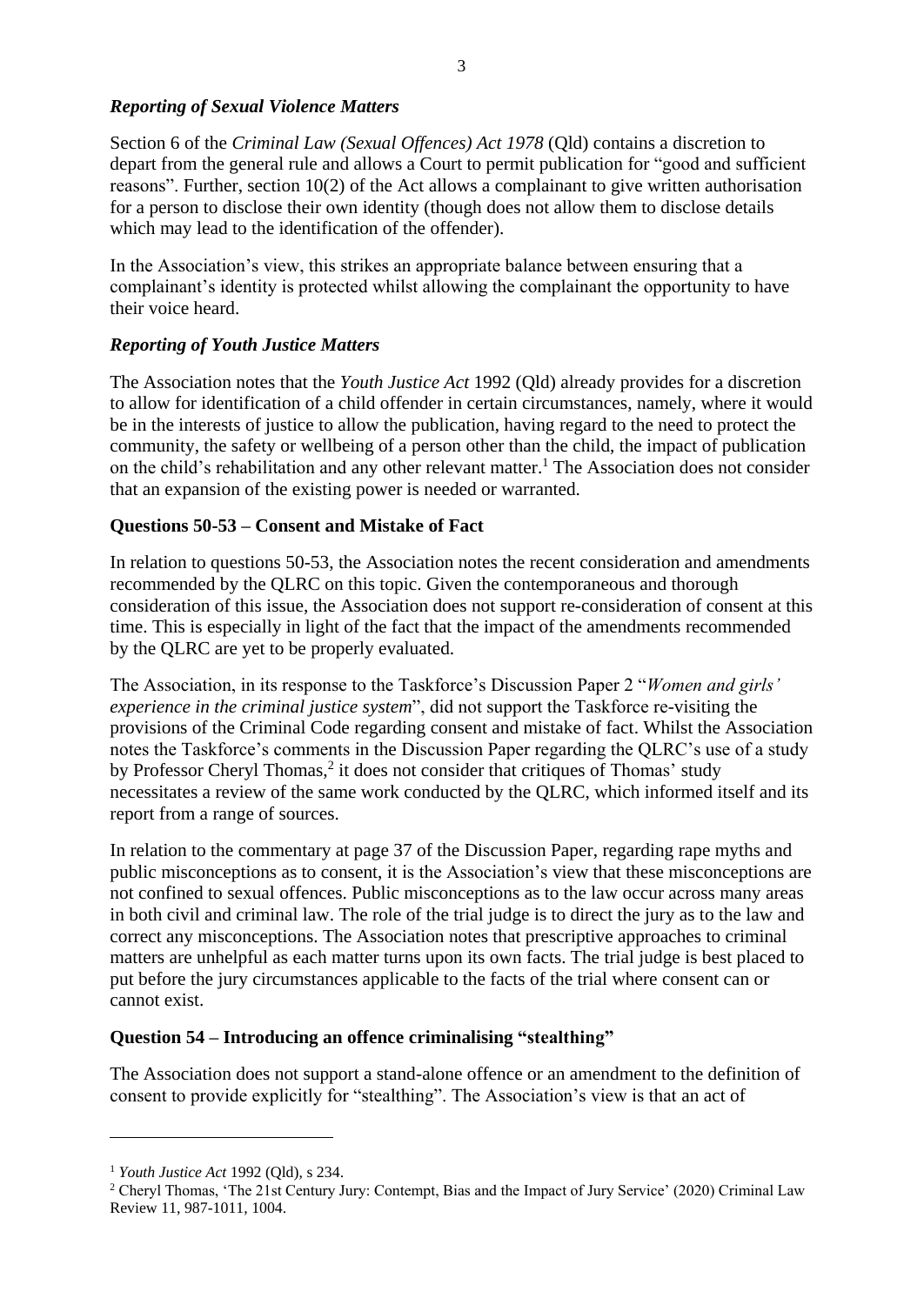stealthing would already be covered and criminalised under the existing law. It is the experience of the Association's members that this type of offending is not commonly brought before the court but, in any event, is conduct that would vitiate consent and, therefore, amount to rape.

# **Question 58 – Video-Recorded Evidence**

As noted in the Discussion Paper, the use of video captured by police using body-worn cameras is presently the subject of a pilot program which follows the amendments proposed in the *Evidence and Other Legislation Amendment Bill* 2021.

The Association has previously made submissions on the Bill to the Queensland Parliament's Legal Affairs and Safety Committee, expressing its concerns that use of body-worn camera footage as evidence in chief may impede the efficient administration of justice, is not required in the interest of justice and has the potential to prejudice an accused and their ability to obtain a fair trial.<sup>3</sup>

## **Question 61 – Similar Fact & Propensity Evidence**

The state of the law in Queensland with respect to similar fact and propensity evidence is, at present, very permissive. In members' experience, similar fact and propensity evidence is frequently admitted into evidence.

When considering the potential for amendments which relate to the admission of similar fact and propensity evidence, the Association does not consider the interests of the public to be a significant factor when considering the admissibility of evidence whilst maintaining a fair trial for the accused.

## **Question 64 – Expert Evidence**

.<br>-

In members' experience, expert evidence that is relevant and admissible at trial is already routinely admitted. In the Association's view, it is appropriate that evidence that does not meet the required criteria ought not be admitted. If an exemption allowed a party to adduce expert evidence which was not otherwise relevant and/or admissible, it may have the unintended consequence of diminishing the probative value of ordinarily admitted expert evidence. Additionally, it may be said that expert evidence which could not be admitted without a proposed amendment allowing its admission, is evidence that is not sufficiently relevant, otherwise, to allow its admission. The Association does not consider that there is scope for expert evidence to otherwise be admitted.

## **Question 65 – Preliminary Complaint Evidence**

The Association does not support the extension of the use of preliminary complaint evidence. Preliminary complaint evidence is an exception to the hearsay rule and was originally fashioned when there was an expectation that, if the sexual assault was genuine, an individual would complain. It is now infrequently used, depending upon the consistency of the complaint made or otherwise, to assess the reliability and credibility of the complainant. There is no purpose in extending the admission of preliminary complaint evidence beyond sexual offences.

<sup>3</sup> Submission to the Legal Affairs and Safety Committee, Queensland Parliament on the *Evidence and Other Legislation Amendment Bill 2021* (Qld) (9 December 2021).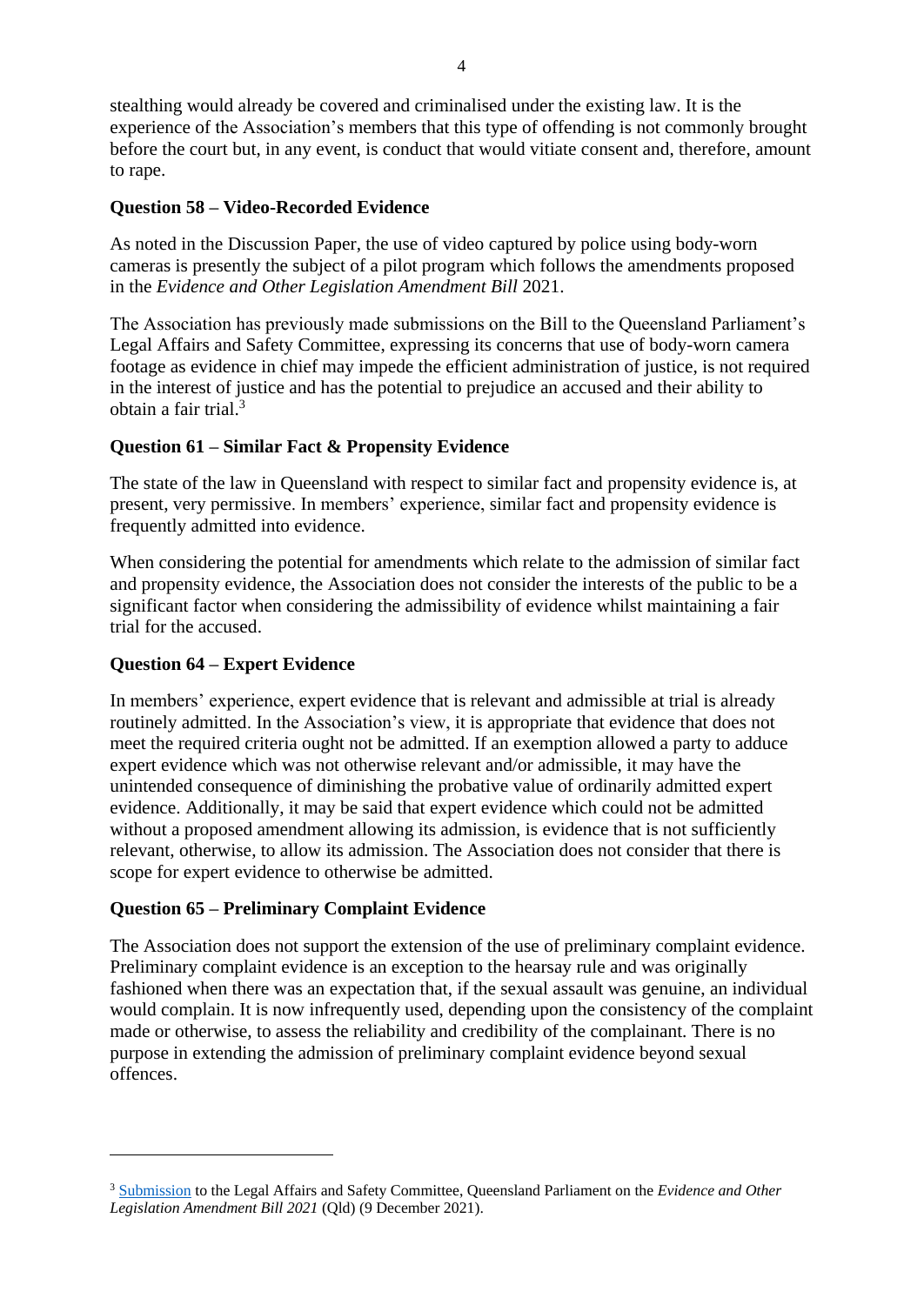## **Question 66 – Protected Counselling Communications**

The Association does not consider that legislation surrounding protected counselling communications is presently operating effectively. The Association understands there is judicial commentary regarding protected counselling communications and how and when they may be used by a party in a criminal proceeding.

The Association holds significant and extensive concerns regarding the operation of the *Evidence Act 1977* (Qld) relevant to protected counselling communications, which should be the subject of a comprehensive review.

## **Question 71 – Specialist Sexual Violence Court**

The Association does not support the establishment of a separate specialist sexual violence court. The District Court, which deals with the vast majority of sexual violence related offending in Queensland, is already specialised to some extent in that the Judges of that Court regularly deal with offending of that nature.

Establishing a separate specialist court risks focusing training and resources in that area in circumstances where issues of trauma are regularly experienced, and sometimes experienced to a very significant degree, in relation to offending falling outside the area of sexual violence. Judges should therefore be well equipped to deal with the issues presented in these matters across the broader range of criminal offending falling within that Court's jurisdiction.

## **Questions 81-82 – Sentencing Women Offenders**

The factors listed in section 9 of the *Penalties and Sentences Act* 1992 (Qld) are nonexhaustive. Therefore, in addition to those factors set out therein, other factors, including those particular to women and girls, are able to be taken into account to the extent that they are relevant. For example, an offender being a victim of domestic violence is often relevant in mitigation and can be taken into account by the Court in sentencing.<sup>4</sup>

In respect of particular supports available to women and girls in the criminal justice system, the Association notes the general lack of community based supervised orders, short of jail, available; the inadequate support offered to those on parole; and the difficulties experienced by women in custody who are mothers to children or babies.

## **Separate Legal Representation - Discussion at page 57 of Discussion Paper**

Finally, whilst it is not specifically raised in a discussion question, the Association notes the discussion on page 57 of the Discussion Paper regarding separate legal representation for complainants in sexual matters. The Association does not support such a change.

Division 4C of *Evidence Act 1977* (Qld) has recently introduced a 2 year pilot program<sup>5</sup> allowing for the use of intermediaries for witnesses in child sexual offences. The effectiveness of this program is yet to be properly evaluated. Additionally, the *Evidence Act 1977* (Qld), already, has significant protective measures for vulnerable witnesses in relation to sexual and domestic violence offences pursuant to the Act's "special witness" measures.<sup>6</sup>

-

<sup>4</sup> See for example *R v McLean* [2021] QCA 70.

<sup>5</sup> In Brisbane and Cairns commencing July 2021.

<sup>6</sup> See section 21A.